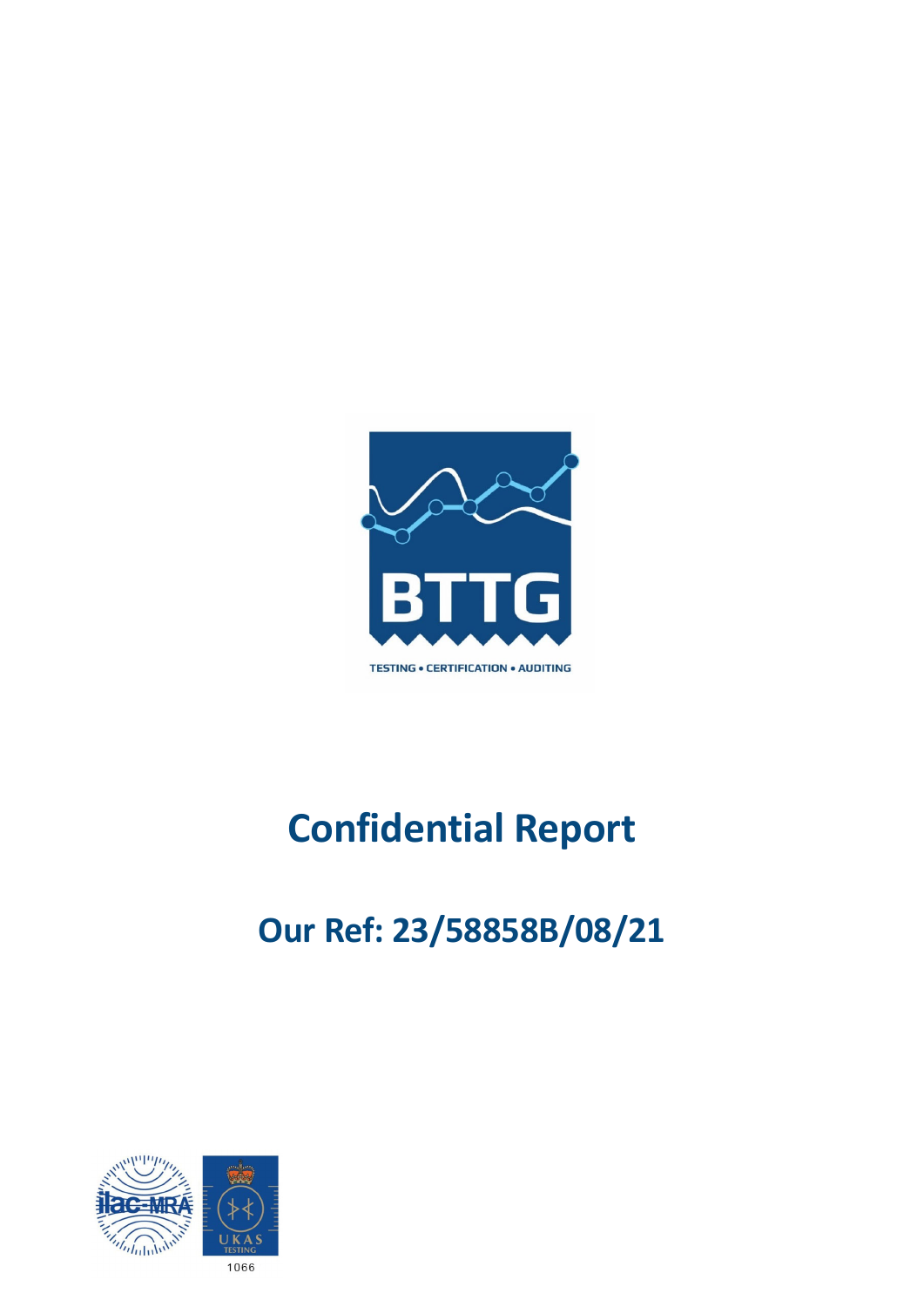|                                           | Wira House, West Park Ring Road, Leeds, LS16 6QL, UK.<br>Telephone: +44 (0) 113 259 1999<br>Email: info@bttg.co.uk<br>: www.bttg.co.uk |  |  |  |
|-------------------------------------------|----------------------------------------------------------------------------------------------------------------------------------------|--|--|--|
| G                                         | 13 August 2021<br>Date:                                                                                                                |  |  |  |
| <b>TESTING • CERTIFICATION • AUDITING</b> | 23/58858B/08/21<br>Our Ref:<br>Your Ref:                                                                                               |  |  |  |
|                                           | Page:<br>$1$ of $4$                                                                                                                    |  |  |  |
| Client:                                   | <b>Kvadrat A/S</b>                                                                                                                     |  |  |  |
|                                           | Lundbergsvej 10<br>8400 Ebeltoft<br>Denmark                                                                                            |  |  |  |
| Job Title:                                | Fire Test on One Fabric Sample                                                                                                         |  |  |  |
| Clients Order Ref:                        |                                                                                                                                        |  |  |  |
| Date of Receipt:                          | 17 August 2021                                                                                                                         |  |  |  |
| Date Test Started:                        | 20 August 2021                                                                                                                         |  |  |  |
| Description of Sample:                    | One sample of fabric, which was referenced by the client as;                                                                           |  |  |  |
|                                           | Atrium Outdoor, stated to be 100% Trevira CS, water repellent finish.                                                                  |  |  |  |
| Work Requested:                           | We were asked to make the following fire test:                                                                                         |  |  |  |
|                                           | BS 5867: Part 2: Type B: 2008 (2015)                                                                                                   |  |  |  |

subcontracted test, UKAS accredited

\*\* subcontracted test, EN ISO/IEC 17025 accredited

not UKAS accredited

Note: This report relates only to the samples submitted and as described in the report.

Shirley® Technologies Limited. Registered Office: Wira House, West Park Ring Road, Leeds, LS16 6QL. A company registered in England & Wales with company number 04669651. VAT Number GB 816764800. BTTG™ and Shirley® are trade names of Shirley Technologies Ltd. The supply of all goods and services is subject to our standard terms of business, copies of which are available on request. Our laboratories are accredited to EN ISO/IEC 17025.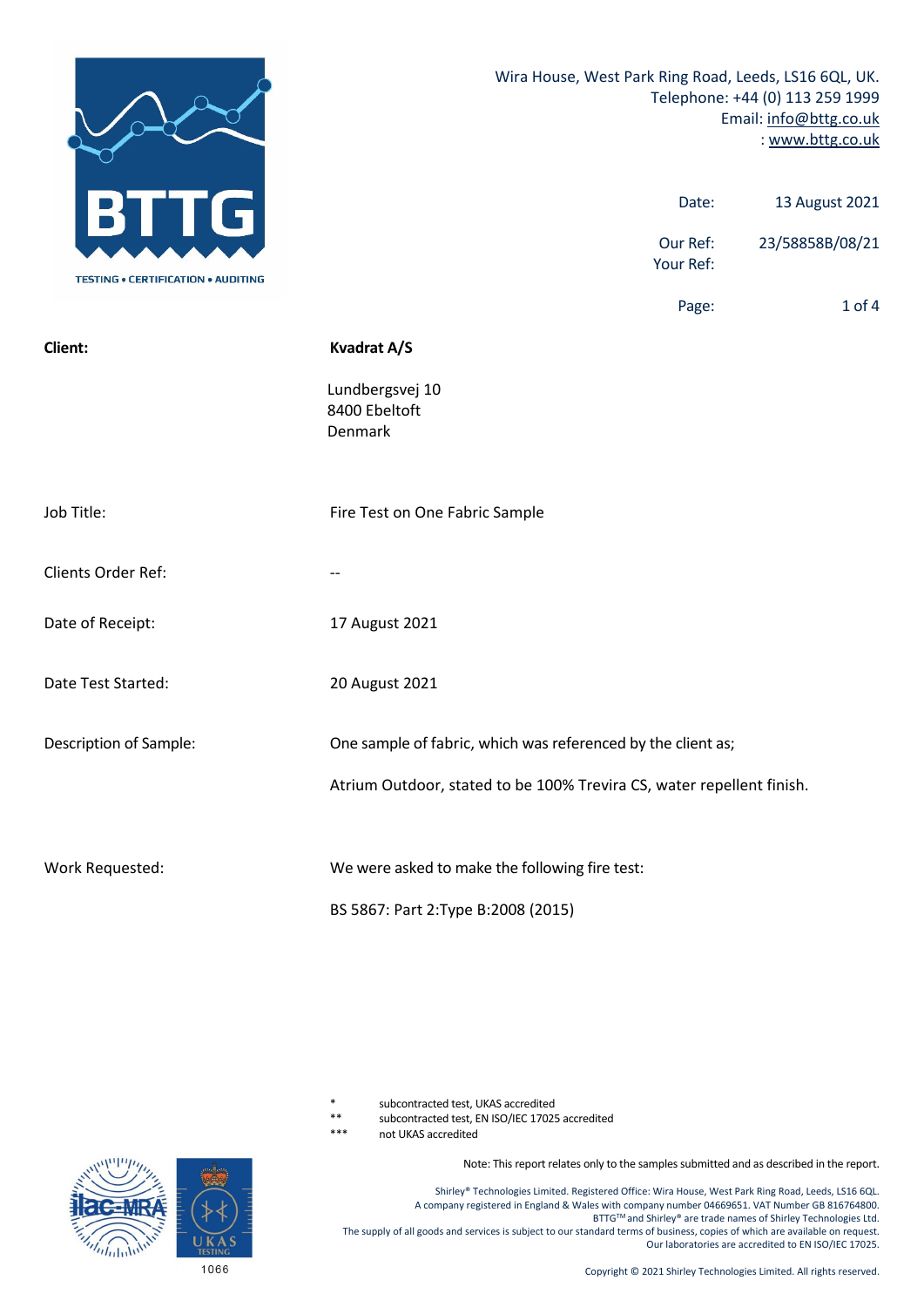

| 13 August 2021  | Date:                 |
|-----------------|-----------------------|
| 23/58858B/08/21 | Our Ref:<br>Your Ref: |
| 2 of 4          | Page:                 |

**Client: Kvadrat A/S**

# **BS 5867: Part 2: 2008 (2015): Type B Curtains, Drapes and Blinds**

### **Pre‐treatment**

The sample was not subjected to any water soaking procedure.

# **Conditioning**

The test specimens were conditioned for at least 24 hours in the standard atmosphere of  $65 \pm 5$  % relative humidity (R.H.) and  $20 + 2$  °C.

# **Testing**

Three specimens from both length and width were tested in accordance with BS EN ISO 15025: Procedure A (surface ignition):2002.

Each specimen was subjected to an applied flame using propane and a 15 second flame application time. The results obtained (shown in the table below) were assessed according to the requirements of BS 5867: Part 2:Type B:2008 (2015).



Shirley® Technologies Limited. Registered Office: Wira House, West Park Ring Road, Leeds, LS16 6QL. A company registered in England & Wales with company number 04669651. VAT Number GB 816764800. BTTGTM and Shirley® are trade names of Shirley Technologies Ltd. The supply of all goods and services is subject to our standard terms of business, copies of which are available on request. Our laboratories are accredited to EN ISO/IEC 17025.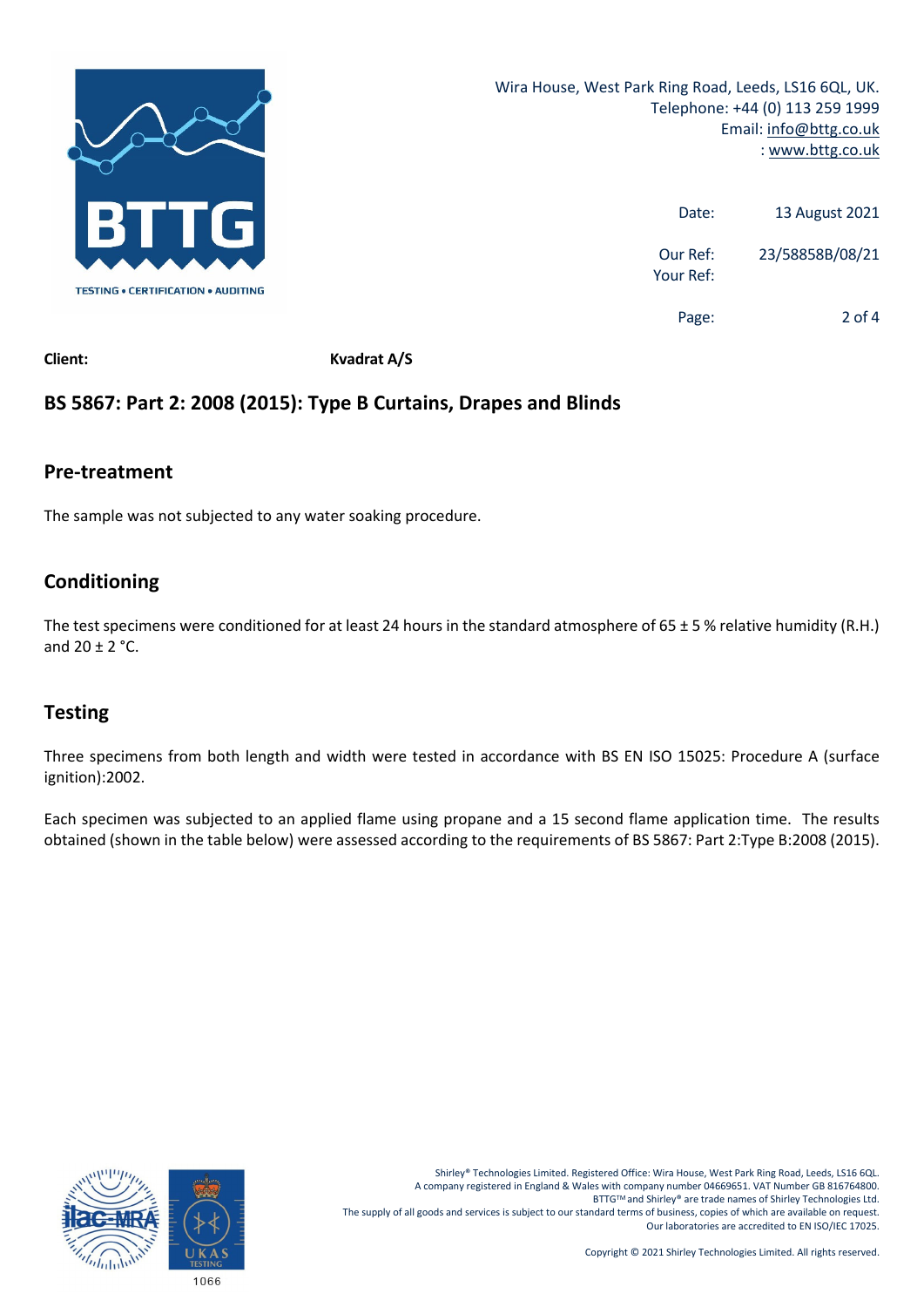

Wira House, West Park Ring Road, Leeds, LS16 6QL, UK. Telephone: +44 (0) 113 259 1999 Email: info@bttg.co.uk : www.bttg.co.uk

| 13 August 2021  | Date:                 |
|-----------------|-----------------------|
| 23/58858B/08/21 | Our Ref:<br>Your Ref: |
| 3 of $4$        | Page:                 |

**Client: Kvadrat A/S**

# **Results ‐ Testing as received.**

|                          | Length |    |    | Width |     |    |
|--------------------------|--------|----|----|-------|-----|----|
| Specimen No.             |        |    |    |       |     |    |
| Flame reached an edge    | No     | No | No | No    | No  | No |
| Hole reached an edge     | No     | No | No | No.   | No. | No |
| Flaming debris separated | No     | No | No | No    | No  | No |
| Afterflame (s)           |        |    |    |       |     |    |
| Afterglow (s)            |        |    |    |       |     |    |

Requirements ‐ Any "Yes" means fail except if only one specimen fails a further 6 specimens are tested, it the second 6 specimens all pass the result is a pass.

### **Result: Pass**

Shirley® Technologies Limited. Registered Office: Wira House, West Park Ring Road, Leeds, LS16 6QL. A company registered in England & Wales with company number 04669651. VAT Number GB 816764800. BTTGTM and Shirley® are trade names of Shirley Technologies Ltd. The supply of all goods and services is subject to our standard terms of business, copies of which are available on request. Our laboratories are accredited to EN ISO/IEC 17025.